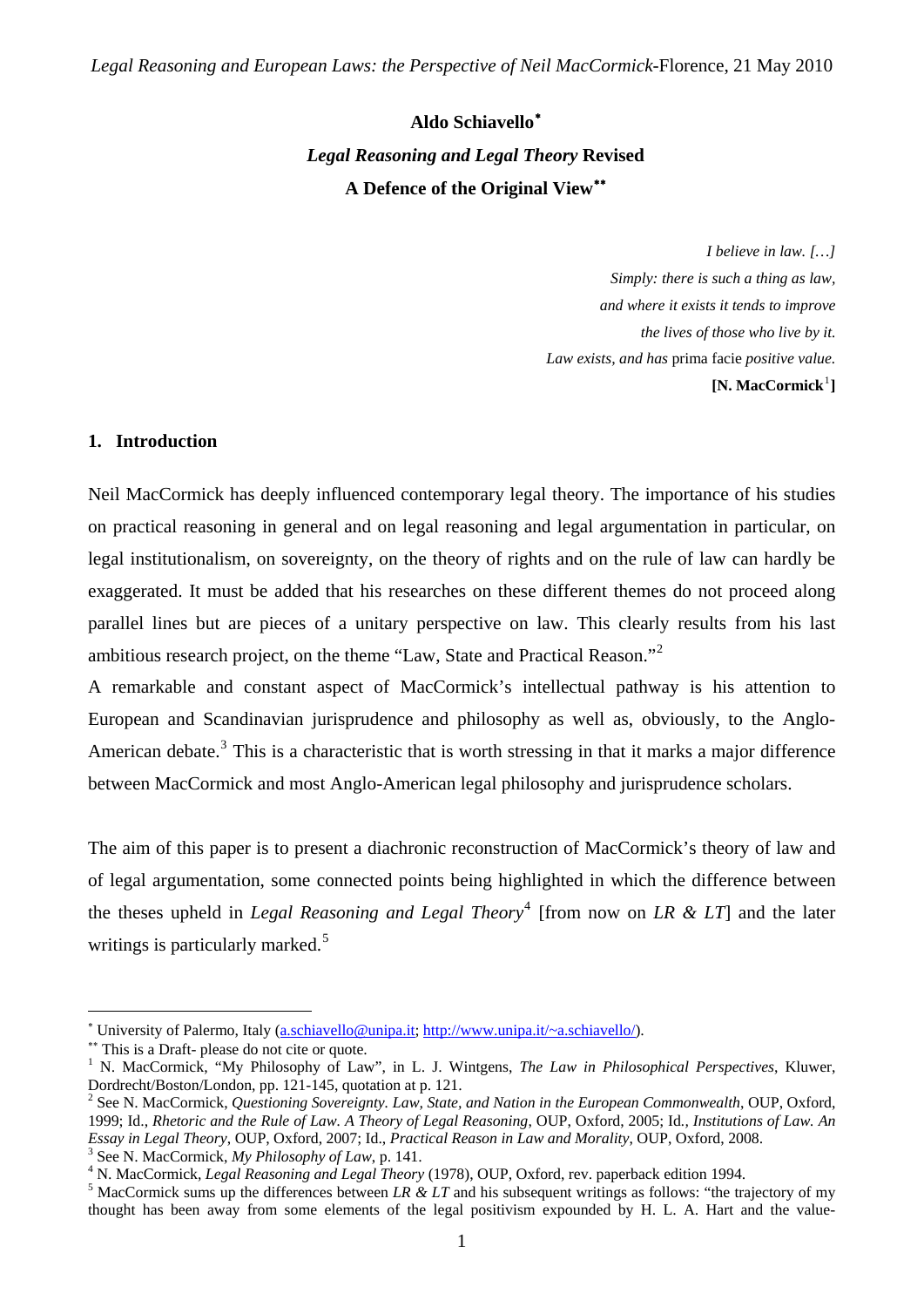The first point that I intend to deepen concerns MacCormick's gradual break with legal positivism, and more specifically the thesis that the implicit pretension to justice of law proves legal positivism false in all its different versions.<sup>[6](#page-1-0)</sup>

The second point concerns his acceptance of the thesis of the one right answer and the consequent thinning of the differences between MacCormick's theory of legal reasoning and that of Ronald Dworkin (and also of Robert Alexy).<sup>[7](#page-1-1)</sup>

My intent, however, is not only to describe this change in MacCormick's thought but also to attempt a defence of the original perspective that we find in *LR & LT.* For this purpose, it is appropriate to start from a brief presentation of the main theses upheld by MacCormick in his 1978 book.

# **2.** *Legal Reasoning and Legal Theory:* **an outline**

*LR & LT* is a book that in various respects can be set alongside Hart's *The Concept of Law*. This is not only because, as MacCormick himself observes, it is a book that is complementary to Hart's masterpiece, but also because these are two works that, at a distance of about twenty years from one another, have deeply influenced and oriented the legal philosophy debate.

At least five main general theses are defended by MacCormick in *LR & LT*.

The first thesis is that legal reasoning is a particular case of practical reasoning. Beginning from this assumption, MacCormick, in line with Hume, defends an interesting (and in my opinion convincing) version of practical reasoning that has the aim of "providing a middle way between Dworkin's ultra rationalism and the exaggerated voluntarism of most epistemic positivists."<sup>[8](#page-1-2)</sup> According to MacCormick, it is not always possible to identify the one right answer; nevertheless, a theory of legal reasoning makes it possible to distinguish between justified solutions and solutions that are not justified. Every judicial decision, at least every decision regarding a case that is not easy, presents "... an inexhaustibly residual area of pure practical disagreement."<sup>[9](#page-1-3)</sup>

The second thesis, which connotes the very title of the book, is that the connection between legal theory and theory of legal argumentation is inseparable. With the due differences, it can be said that MacCormick anticipated the intuition by Ronald Dworkin that "legal praxis, unlike many other

scepticism derived from David Hume that formed the backcloth to the argument in *Legal Reasoning and Legal Theory*" [N. MacCormick, *Rhetoric and the Rule of Law. A Theory of Legal Reasoning*, p. 1].

<span id="page-1-0"></span>See N. MacCormick, *Institutions of Law. An Essay in Legal Theory*, pp. 263-279. See also M. Atienza, "Entrevista a Neil MacCormick", *Doxa*, 29, 2006, pp. 479-489. 7

<span id="page-1-1"></span>See N. MacCormick, *Rhetoric and the Rule of Law. A Theory of Legal Reasoning*, pp. 254-280.

<span id="page-1-2"></span>C. Michelon Jr., "MacCormick's Institutionalism between Theoretical and Practical Reason", *Diritto & questioni pubbliche*, 9, 2009, pp. 53-62, quotation at pp. 60-61.<br><sup>9</sup> N. MacCormick, *LR & LT*, p. 251.

<span id="page-1-3"></span>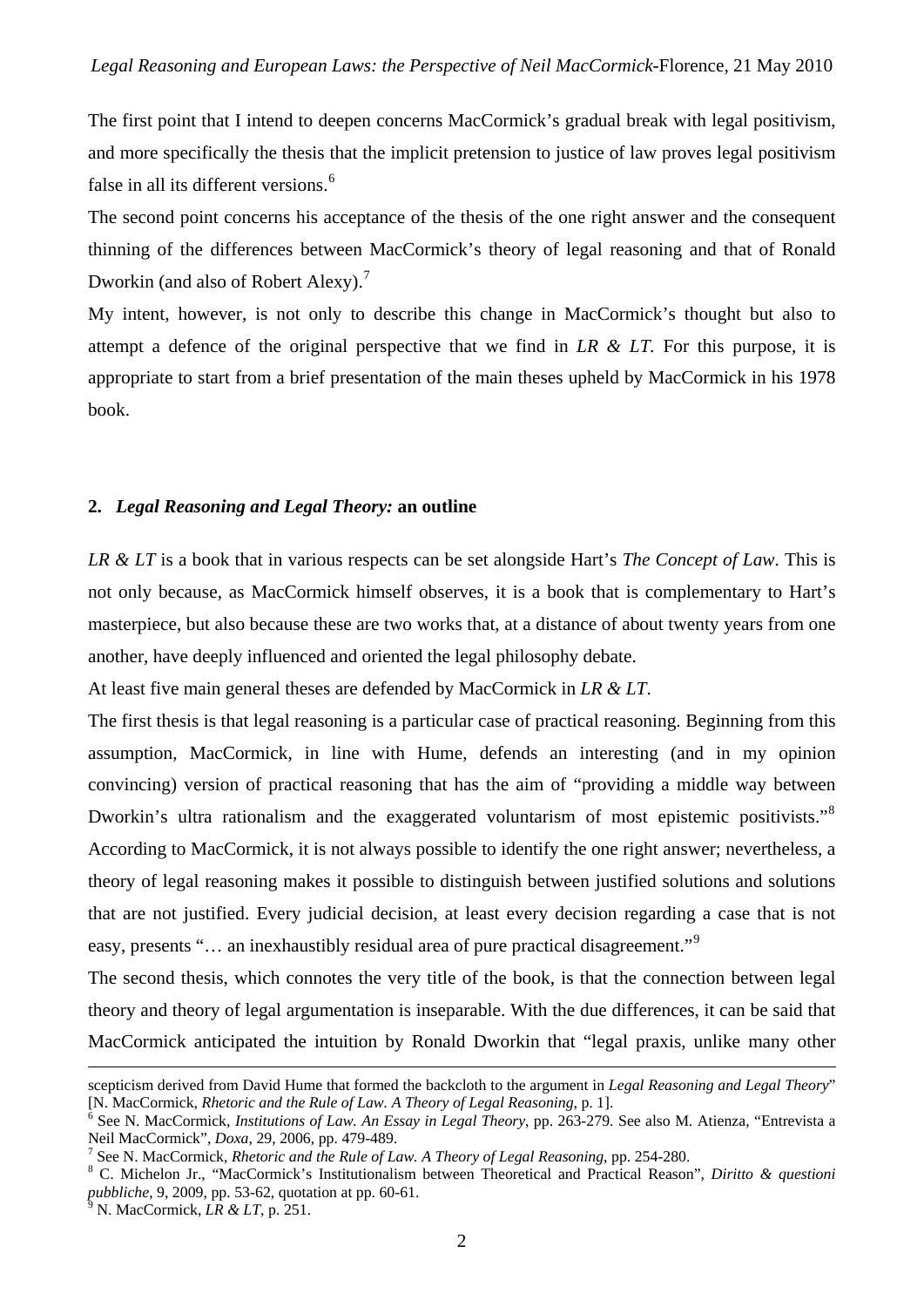social phenomena, is *argumentative*."<sup>[10](#page-2-0)</sup> MacCormick is aware that Hart's thesis on the "open texture of law"<sup>[11](#page-2-1)</sup> requires that a complete theory of law should not ignore or neglect the theme of argumentation.<sup>[12](#page-2-2)</sup> He clearly states that "a theory of legal reasoning requires and is required by a theory of law."<sup>[13](#page-2-3)</sup>

The third thesis, intimately connected to the previous one, consists in recognizing ample room for legal principles in legal reasoning. Unlike Dworkin, however, MacCormick denies that there is no break between legal principles and moral principles; the fact is that legal principles are characterized by having an indirect relationship with the rule of recognition. This makes the principles compatible with a legal positivistic view of law. Nevertheless, he specifies that principles are not wholly determined by the rule of recognition in that "there may be more than one set of normative generalizations which can be advanced in rationalization of the rules which 'belong' to the system concerning a certain subject matter."[14](#page-2-4) The majority judges in the *Donoghue* case, for example, guaranteed the principle according to which producers have to answer for damage caused to consumers by their negligent behaviour. This principle was also defended by the majority judges on the basis of a conception of justice that is alternative to that of the dissenting judges; this means that "here we find ourselves beyond that which can be reasoned out, although we got there *for reasons*. We got there because to the persons which whom the decision resided the state of affairs represented by a society in which the manufacturers' liability ruling holds seemed in the light of their conception of justice public policy and common sense preferable to the alternative."<sup>[15](#page-2-5)</sup>

The fourth thesis is that interesting analogies exist between the justification of judicial decisions and the justification of scientific hypotheses. Scientific hypotheses have to make sense in the world and within a theory. According to Karl Popper – to whose thought MacCormick explicitly harks back – the scientist can confirm his or her explanation of natural phenomena connected to one another only through a suitable process of experimentation: he or she has to identify and set up some experiments that prove false all possible explanations of those phenomena except his or her own. It is evident that this is not a conclusive demonstration, since at a future date the explanation given can in turn be proved false. It is nevertheless just as evident that an explanation that overcomes the process of verification has to be preferred (at least until proof is given to the contrary) to explanations that

<span id="page-2-1"></span>

<span id="page-2-0"></span><sup>&</sup>lt;sup>10</sup> R. Dworkin, *Law's Empire*, Fontana Press, London 1986, p. 13, italics in the original.<br><sup>11</sup> See N. MacCormick, "On 'Open Texture' in Law", in P. Amselek, N. MacCormick (ed. by), *Controversies about Law's Ontology*,

<span id="page-2-2"></span><sup>&</sup>lt;sup>12</sup> In the *Postscript* Hart makes amends for not seizing on this important implication of his analysis open texture: "(...) I certainly wish to confess now that I said far too little in my book about the topic of adjudication and legal reasoning and, in particular, about arguments from what my critics call legal principles." [H. L. A. Hart, *The Concept of Law*, Second Edition)-With a Postscript edited by P. A. Bulloch and J. Raz, Clarendon Press, Oxford 1994, p. 259].<br><sup>13</sup> N. MacCormick, *LR & LT*, p. 229.<br><sup>14</sup> N. MacCormick, *LR & LT*, p. 234-235.<br><sup>15</sup> N. MacCormick, *LR & LT*,

<span id="page-2-3"></span>

<span id="page-2-4"></span>

<span id="page-2-5"></span>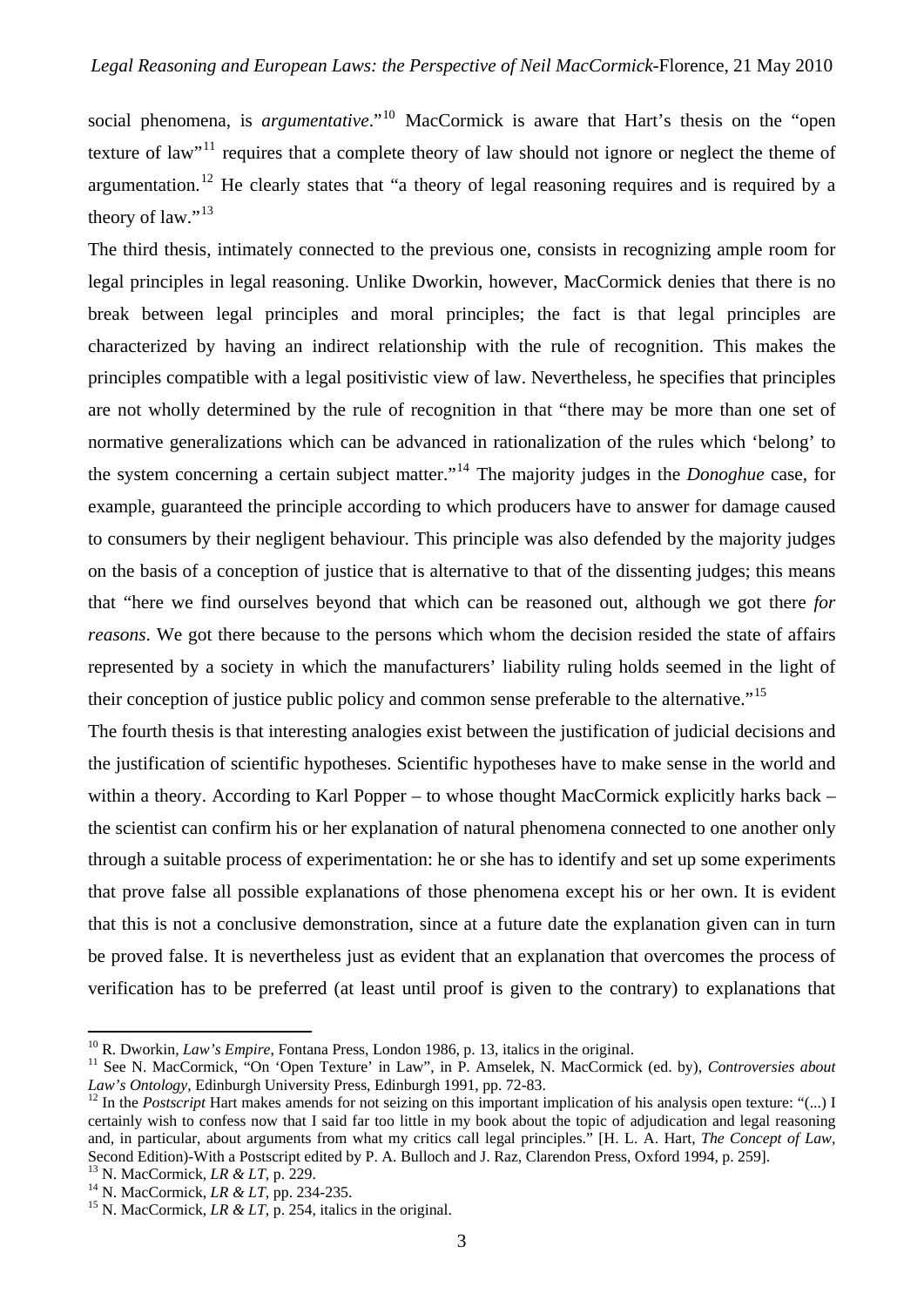have been proved false. The second aspect of the scientific justification that is worth stressing is that it is submitted not only to the constraints imposed by reality, but also to constraints imposed by the basic theoretical assumptions.

A judicial decision is justified if it can be assumed that it is preferable to the alternative decisions. In this case too there are some "tests" allowing one to verify (or prove false) the different available decisions. But what kind of tests are we talking about? First of all MacCormick says that "(…) legal decisions must make sense in the world and they also must make sense in the context of the legal system."<sup>[16](#page-3-0)</sup> The argument that allows one to establish whether a decision "makes sense in the world" exhibits three characteristics. It is a consequentialist argument: it has to be shown that the consequences that could spring from a decision are preferable to the consequences connected to the alternative decision. It is therefore also an evaluative argument, in that it is necessary "to appraise" the preferability of some consequences to others. Finally it is a partly subjective argument: different people can reach different conclusions.

The criteria allowing one to establish whether a decision makes sense in the legal system are "consistency" and "coherence." Consistency requires that there be no logical contradictions between two (or more) general norms or between a decision in a concrete case and a general norm. Instead, coherence requires that every legal norm and every judicial decision be harmonized with the fundamental principles of the system. Dworkin's example of the chain novel is particularly suited to explaining the role of coherence as a constraint on judges' discretionary power.

The fifth thesis consists in recognising an important limit to Hart's analysis of the internal point of view in the over-weak characterization of acceptance of law. The existence of some legal norms rather than others is due to the fact that from a moral point of view at least some members of the community prefer (or, at least, say they prefer) the scheme of behaviour identified by such norms as against alternative schemes of behaviour.<sup>[17](#page-3-1)</sup> Maintaining that the existence of a social rule implies that there is someone who deems the behaviour prescribed by a rule preferable to the alternative behaviours obviously does not mean that one denies the possibility that some people obey this rule out of idleness or hypocrisy, or that others rebel against it. The latter situations, nevertheless, can only be understood by presupposing the existence of a major group that accepts the norms from a moral point of view. All attitudes that can be imagined in relation to the norms are therefore "parasitical" in relation to the attitude of those people who deem the norms adequate from a moral

 $\overline{a}$ 

<span id="page-3-1"></span><span id="page-3-0"></span><sup>&</sup>lt;sup>16</sup> N. MacCormick, *LR & LT*, p. 103.<br><sup>17</sup> MacCormick observes: "That there can be common patterns of criticism of conduct or states of affairs depends upon our conceiving that some patterns are willed as common patterns for all people in given circumstances. We can conceive of that independently of our own will in the matter, but not independently of our beliefs about the will of other members of our social group…» [N. MacCormick, *LR & LT*, pp. 287-288]. Cf. R. A. Duff, *Legal Obligation and the Moral Nature of Law*, pp. 68-73; Id., *Trials & Punishments*, Cambridge University Press, Cambridge, 1986, pp. 74-98.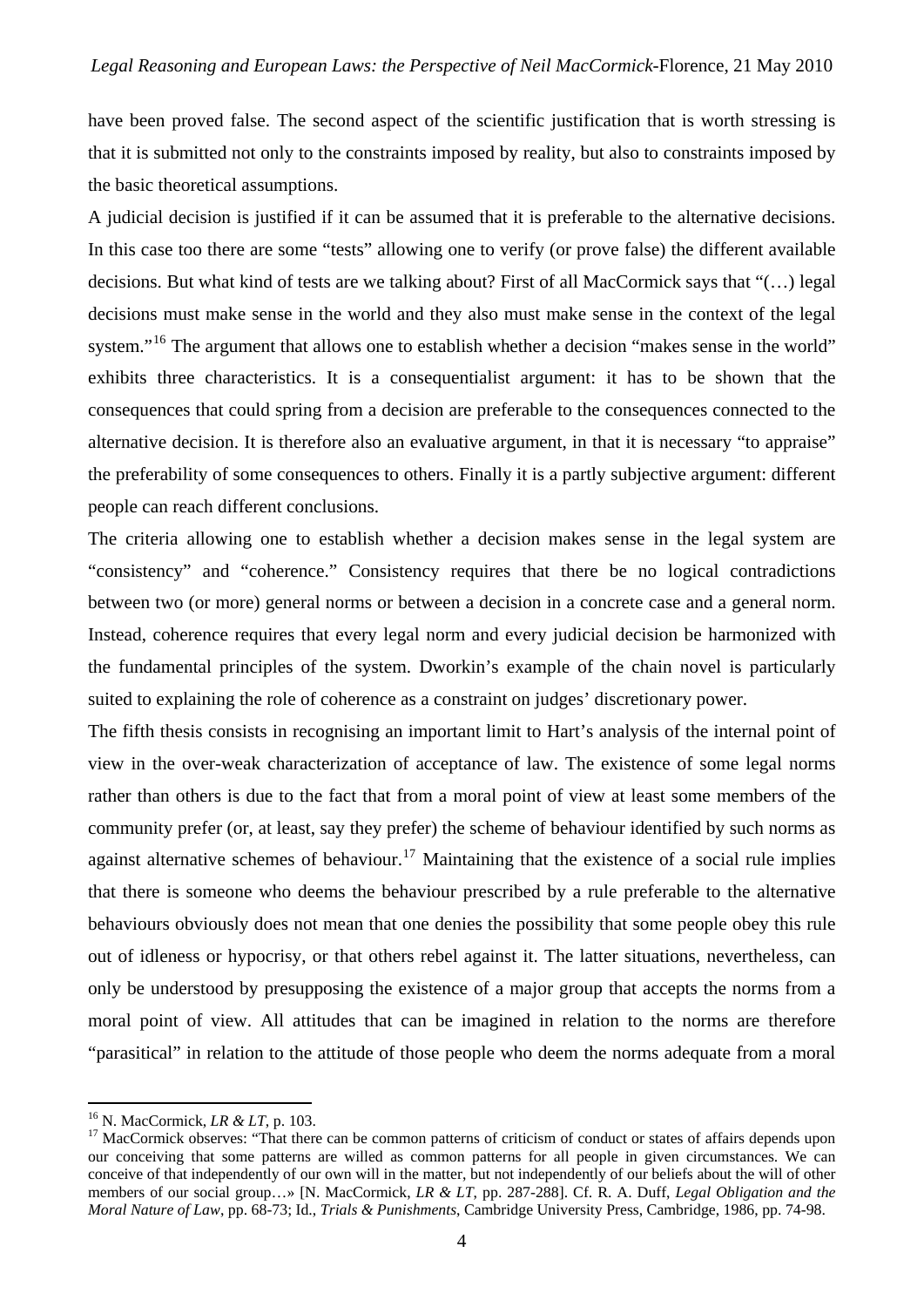#### *Legal Reasoning and European Laws: the Perspective of Neil MacCormick*-Florence, 21 May 2010

point of view. In other words, while it is possible to hypothesize the case in which a given norm is approved from a moral viewpoint by everybody, it is instead unthinkable that the behaviour prescribed by a rule is not effectively approved by some from a moral point of view.

These observations by MacCormick afford a non-banal interpretation of the separability thesis:

If human beings did not value order in social life, they wouldn't have laws at all, and every legal system embodies not merely a form of social order, but that form of order which is specifically valued by those who have control of the legislative executive or adjudicative process – or at least, it is a patchwork of the rival values favoured by the various groups taking part in such processes. The point of being a positivist is not to deny obvious truths of that sort. The point is rather in the assertion that one does not have in any sense to share in or endorse these values wholly or in part in order to know that the law exists, or what law exists. One does not have to believe that Soviet law or French law or Scots law is good law or the repository of an objectively good form of social order in order to believe that it is law, or to describe or expound or explain it for what it is.[18](#page-4-0)

Analogous conclusions are also reached by Joseph Raz, who is convinced of the impossibility of accounting for law and legal interpretation putting in brackets the reasons that induce the participants to consider law morally correct or just:

...while the law may be morally indefensible, it must be understood as a system which many people believe to be morally defensible. While rejecting any explanation of the nature of law or legal interpretation which is true only if the law is morally good, we must also reject any explanation which fails to make it intelligible. This means that to be acceptable an explanation of the law and of legal interpretation must explain how people can believe that their law, the law of their country, is morally good.<sup>[19](#page-4-1)</sup>

It is worth stressing that the thesis according to which acceptance of law implies that one believes that law is morally correct does not create any embarrassment for legal positivism. The fact that the participants are convinced that their own legal system is just does not constitute an adequate argument for defending the conceptual connection between law and morality. As a matter of fact this argument simply shows that those people who are legally forced to adopt a given form of behaviour also believe they are morally obliged to do so. However, this does not prevent one from predicating, at one and the same time, the existence of a legal system and its immorality, unless one accepts an objectivist and cognitivist moral perspective in the strong sense.

<span id="page-4-0"></span><sup>18</sup> N. MacCormick, *LR & LT*, pp. 233-234.

<span id="page-4-1"></span><sup>&</sup>lt;sup>19</sup> J. Raz, "Intention in Interpretation", in R. P. George (ed. by), *The Autonomy of Law. Essays on Legal Positivism*, Clarendon Press, Oxford, 1996, pp. 249-286, the quotation is at p. 260. See S. Bertea, "A Critique of Inclusive-Positivism", *Archiv für Rechts- und Sozialphilosophie*, vol. 93, heft 1, 2007, pp. 67-81.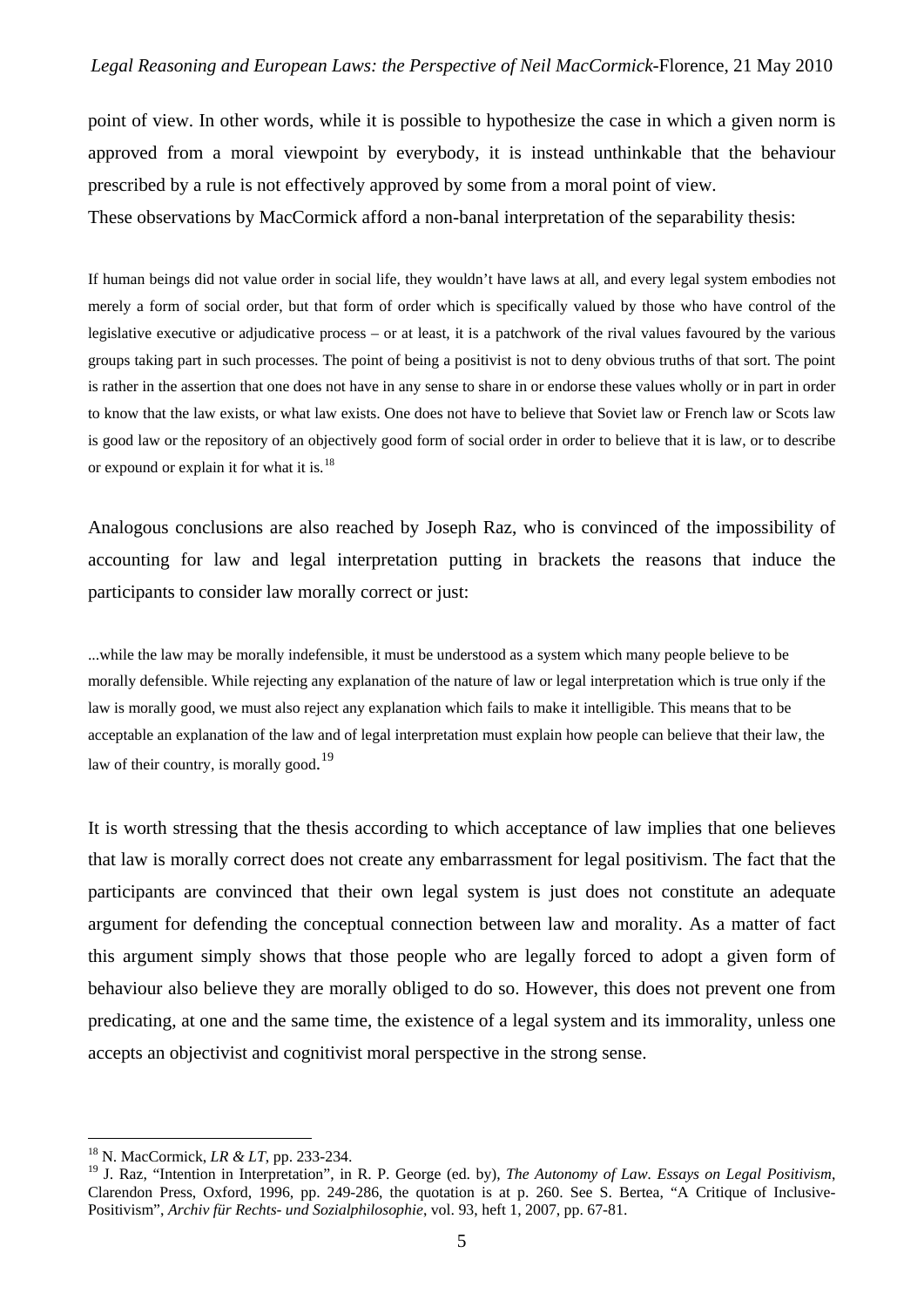Summing up, *LR & LT* addresses theoretical and philosophical issues that go beyond the sphere of legal reasoning. MacCormick's intent is to work out a theory of law that takes Hart's thesis of open texture seriously. If it is true that law presents an open texture, then all theories that identify law with norms are unsatisfactory. Paradoxically, Hart's very conception of law is unable to address this objection altogether; in this connection, for Hart law is nothing but the sum of primary and secondary rules identified by a rule of recognition. MacCormick's main merit is precisely having clearly shown that interpretation is a constitutive element of the legal phenomenon at least as much as norms are. In short, we have to recognize that MacCormick succeeded in preserving and also making use of the best things in Hart's practice theory of norms.

## **3.** *Legal Reasoning and Legal Theory* **revised I: the implicit pretension to justice of law**

The 1981 publication of the book on Hart symbolically marks the passage of MacCormick from the front of legal positivism to that of post-positivism.<sup>[20](#page-5-0)</sup>

In an important 1982 article, *Law, Morality and Positivism*, [21](#page-5-1) MacCormick already introduces the thesis of the implicit pretension to justice of law that he was to improve further in *Institutions of Law* in order to show the inadequacy of the separability thesis defended by legal positivism. MacCormick's argument is well exemplified by the following passage from the 1982 article:

Take my example of trade union law. Many people hold recent legislation to be unjust. But surely it has to be supposed that those who laid it down honestly and for ostensibly good reasons thought it just. To make certain sorts of picketing *offences* or *civil* wrongs is to say that such conduct goes against important values. To see why that is so, consider this. Would it not be so absurd as to be pragmatically self-contradictory even if not contradictory in strict logic for Parliament to enact a Bill with as its short title 'The Unjust Restraints on Picketing Act 1970' or 'The Unjust taxation of the Wealthy Act'? But why would this be absurd? Is it not because those who exercise power and discretion *within* a legal system must always at least purport to be acting on the basis of seriously considered values?<sup>[22](#page-5-2)</sup>

<span id="page-5-0"></span><sup>20</sup> See N. MacCormick, *H. L. A. Hart*, Edward Arnold, London, 1981. Vittorio Villa distinguishes three different periods in MacCormick's work. See V. Villa, "Neil MacCormick's Legal Positivism", in M. Del Mar & Z. Bankowski

<span id="page-5-2"></span><span id="page-5-1"></span><sup>(</sup>ed. by), *Law as Institutional Normative Order*, Farham, Burlington, Ashgate, 2009, pp. 45-64.<br><sup>21</sup> N. MacCormick, *Law, Morality and Positivism*, 1982, now in N. MacCormick, O. Weinberger, *An Institutional Theory of Law* <sup>22</sup> N. MacCormick, O. Weinberger, An Institutional Theory of Law. New Approaches to Legal Positivism, p. 141.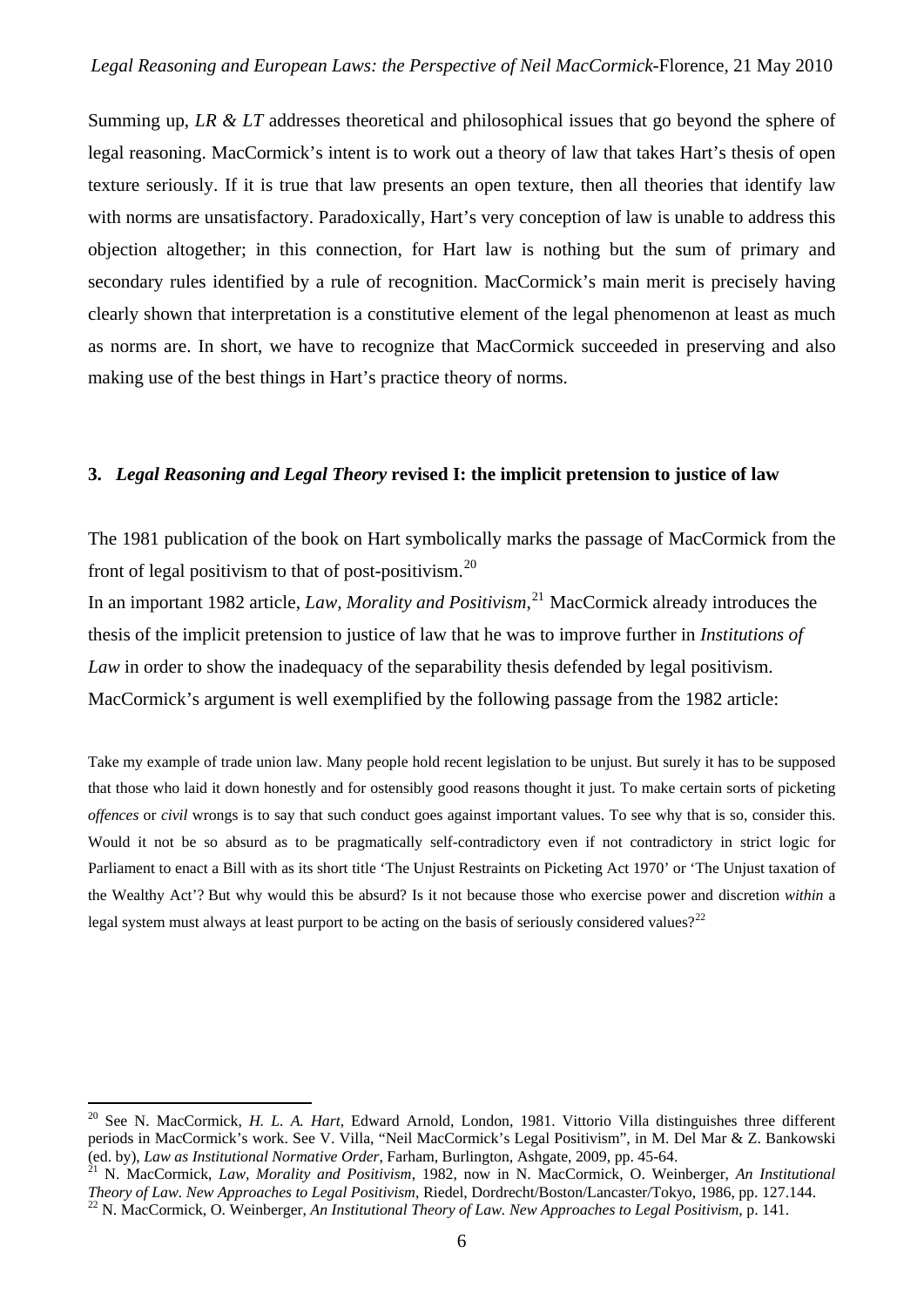MacCormick's argument follows on from Alexy's thesis of "*Anspruch auf Richtigkeit* (the argument from correctness)". Like MacCormick, Alexy defends the thesis of a bond of a conceptual type between law and justice, and therefore challenges the legal positivism thesis of separability.<sup>[23](#page-6-0)</sup>

Alexy imagines that a constituent assembly proposes as the first article of a new Constitution the disposition "X is a sovereign, federal, and unjust republic." In this article there is certainly something strange. The anomaly lies in the fact that the constituent legislator qualifies the new republic as unjust. What remains to be established is the nature of the anomaly that afflicts this disposition. We will proceed, following Alexy, by exclusion.

One could endeavour to link the defect highlighted to a banal question of political appropriateness: just as it is not advisable, during an electoral campaign, for the candidates to dwell on the cuts to government spending that they will propose once they are elected, so it is advisable for a legislator not to render explicit, in the text of the law that he or she is about to promulgate, that it is an unjust law. In relation to the concrete case mentioned by Alexy, it would hence be merely unwise for the constituents to stress the fact that the nascent republic is unjust. However, this explanation is not convincing. The two situations do not appear to be superimposable. The fact is that the injustice clause appears absurd, while a mention of the tax cuts may be unwise or politically risky but not absurd.

A second possibility is that the article in question is criticisable from a moral point of view: it is not a good thing, from a moral point of view, for a state to be explicitly founded upon injustice. However, this possibility is not entirely convincing either. The fact is that what really may be open to moral reproof are the norms that perpetrate specific injustices (for instance norms that exclude certain ethnic group from the enjoyment of certain rights) rather than a mere *petitio principii*  claiming that the state is unjust.

A further hypothesis is that the article in question, breaking away from a well-rooted and widespread convention relating to the writing of constitutional texts, is impaired by a conventional flaw. Certainly, it is *also* a convention that a Constitution does not proclaim the injustice of the state. Nevertheless, it is not *only* a convention. Indeed, by their very nature conventions, even the most deeply rooted, can be replaced by others. The impossibility of qualifying a state as unfair in an article of its very Constitution instead appears to be a constitutive presupposition of the praxis of constituent legislation.

Having discarded these hypotheses, Alexy affirms that the article in question is impaired by a conceptual flaw. But what is a conceptual flaw? First of all, in the case which we are dealing with, it

<span id="page-6-0"></span><sup>23</sup> Cf. R. Alexy, "On Necessary Relations between Law and Morality", *Ratio Juris*, Vol. 2, no. 2, 1989, pp. 167-183; Id., *A Theory of Legal Argumentation*, Clarendon Press, Oxford, 1989, pp. 212-220; Id., *The Argument from Injustice. A Reply to Legal Positivism*, Clarendon Press, Oxford, 2002, pp. 35-39.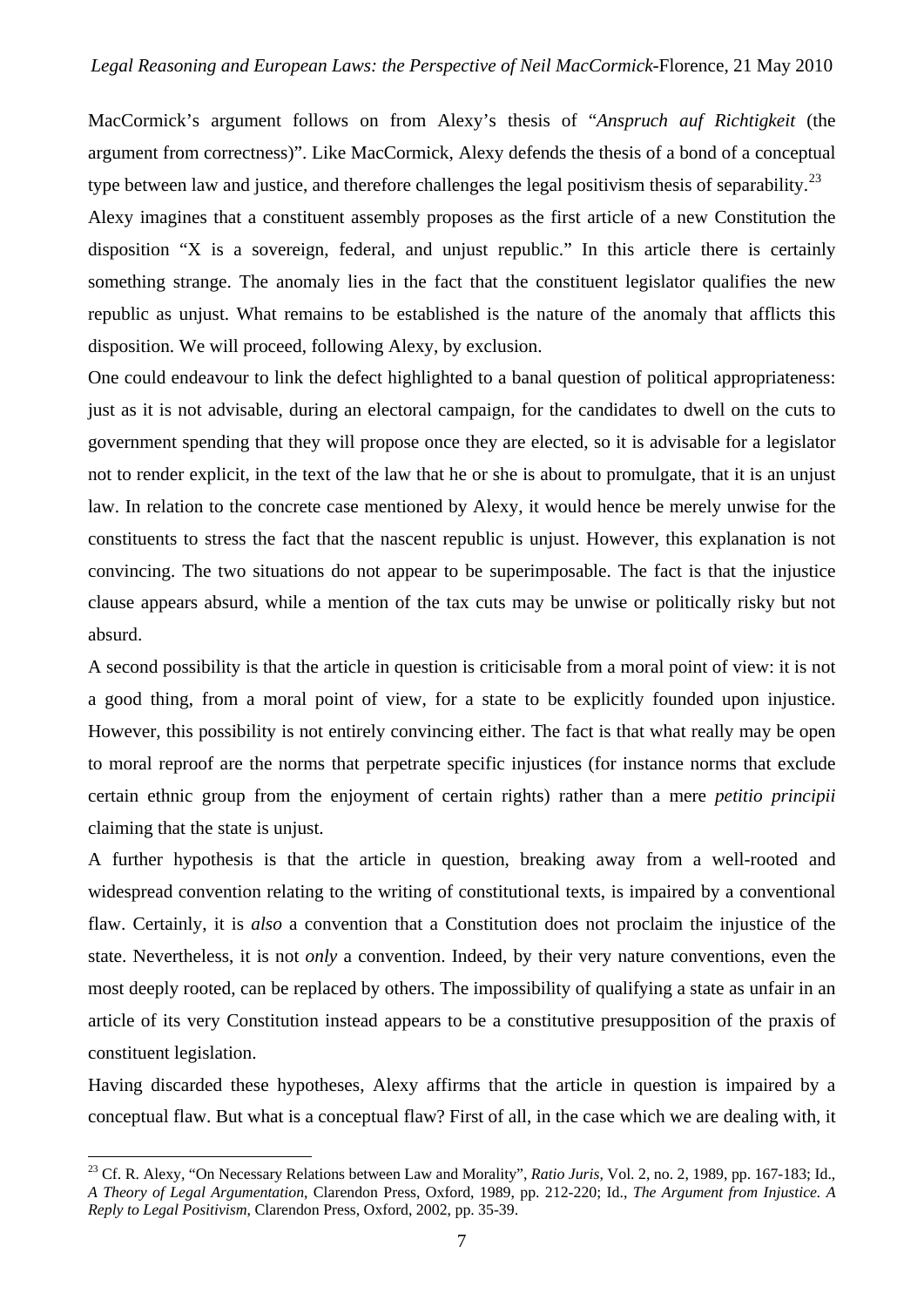is not a logical contradiction. The utterance that expresses the first article of the Constitution of the imaginary state is not, technically, contradictory. Nevertheless, this utterance is eccentric and incongruous. According to Alexy, the eccentricity is analogous to that which characterizes assertions like 'it is raining, but I do not believe it', 'I promise to come to the appointment, but I have no intention of keeping this promise of mine', and so forth. What is wrong in the preceding assertions is that the second part "undoes" or "annuls" the speech act produced with the utterance in the first part. In short, affirming that it is raining and at the same time explicitly declaring that one does not believe it is raining annuls the act of affirming something, just as promising something and at the same time declaring that ones has no intention of keeping the promise annuls the speech act of promising.[24](#page-7-0) Analogously, according to Alexy, the fact that the first article of a Constitution qualifies the new republic as "unjust" makes it impossible to consider the document produced by the Constituent Assembly as a *true* Constitution and, in the last analysis, to treat this document as "valid law"

The events narrated by George Orwell in *Animal Farm* help to render explicit some consequences that (apparently) can be derived from the argument of the implicit pretension to justice of law. The story is well-known: the animals on a farm rebel against the owner, and once they have freed themselves of his yoke on the farm create a new order that can be summed up in the principle that all animals are equal. Very soon, the ideals that have led the animals to rebel are adapted to the demands of the pigs, which acquire a position of dominion and establish a regime as oppressive as the previous one. The interesting aspect of the matter, for our purposes, concerns the way in which the new oppressors have reckoned with revolutionary values. They have not openly rejected them, but have at first modified them surreptitiously in a way imperceptible in the writing on the wall, and then they have summed them up in the single well-known principle that "all animals are equal but some are more equal than others." This shows that even the worst regime cannot reveal its injustice and that the legislator that issues a law, the judge that applies it and even the common citizen that adopts it as a model of conduct, in support of their behaviour have to put forward moral reasons. This thesis is expressed very clearly by MacCormick:

One can just about imagine for example a public statement made around 1942 by some Nazi official about the desirability of re-settling Jews outside Germany, and some argument being offered for this. A proposal that the deportation of these persons take place, not for mere resettlement, but for systematic gassing and incineration is barely imaginable in any public forum. Even in the dreadful times in which this was actually done, albeit by the orders of a domestically unchallengeable one-party dictatorship, no public justification or even acknowledgement of the

<span id="page-7-0"></span><sup>24</sup> Cf. J. L. Austin, *How to do Things with Words*, Oxford University Press, Oxford, 1976.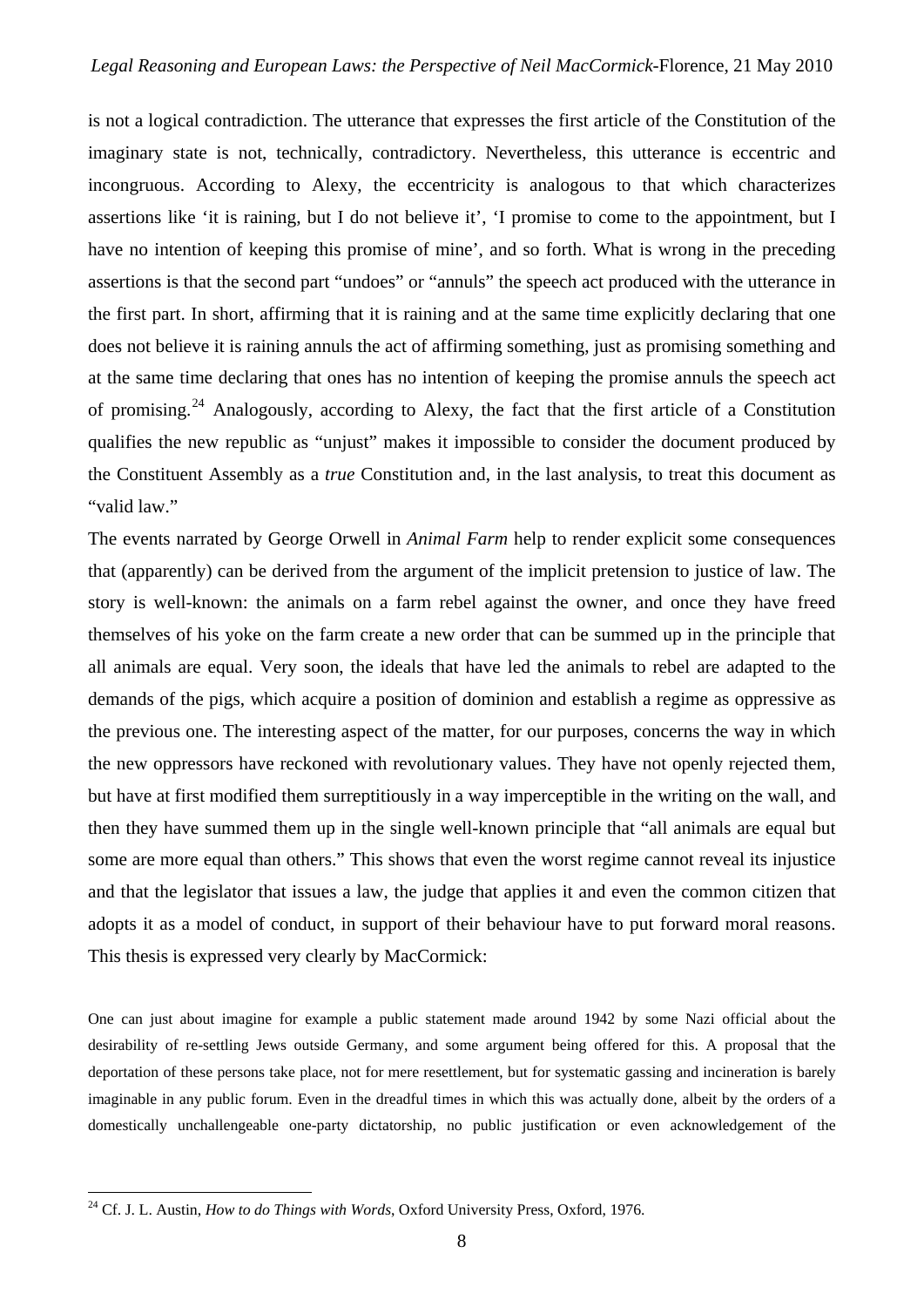extermination programme was ever attempted. There are things which humans can do yet which it appears they cannot avow. They certainly cannot avow the doing of them in the name and forms of law.[25](#page-8-0)

It is worth noting that a similar argument had already been put forward against Hart by Lon Fuller. Fuller notes that even the wickedest regime that one can imagine avoids rendering its "immoral morality" explicit through law. According to Fuller, this prudence arises "not from a separation of law and morals, but precisely from an identification of law with those demands of morality that are the most urgent and the most obviously justifiable, which no man need be ashamed to profess."<sup>[26](#page-8-1)</sup> Nevertheless, this observation only shows that the word 'law' is often associated with a favourable emotional meaning that is largely due to the very close link, also stressed by Hart, between "law" and "justice." What drives wicked legal systems to show prudence in rendering explicit, through the promulgation of legal norms, the most execrable aspects of the policies pursued by them is precisely the desire to exploit, as far as possible, this favorable emotional meaning associated with law. However, it does not seem to me that this argument – which is of an empirical-sociological nature – can be used to disprove the thesis of the separability between law and morality and, in general, the legal positivism that defends this thesis.

MacCormick and Alexy use the argument of the implicit pretension to justice of law against the thesis of the separability between law and morality and, accordingly, against legal positivism. This argument, nevertheless, misses the target. The fact is that it is merely a formal argument, that is to say one relating to the form of legal norms (and of legal systems) and not to their content, and this considerably weakens its scope. It cannot for instance prevent a legal system as a whole or one or more norms belonging to that system from being profoundly unjust. Against MacCormick and Alexy's argument, a legal positivist can borrow the words that Hart addresses to the "proceduralist" natural law doctrine of Lon Fuller: "... if this is what the necessary connexion of law and morality means, we may accept it. It is unfortunately compatible with very great iniquity."<sup>[27](#page-8-2)</sup> As Eugene Bulygin for instance observes, "even admitting that any legal system and any legal norm always claims to be morally correct or just, this fact, by itself only, would not be at all suited to guaranteeing the moral correctness of law."[28](#page-8-3)

As I previously mentioned, MacCormick implicitly denies that the argument of implicit pretension to justice of law is merely formal. In particular, he maintains, in line with Gustav Radbruch, that

<span id="page-8-1"></span><span id="page-8-0"></span><sup>&</sup>lt;sup>25</sup> See N. MacCormick, *Institutions of Law. An Essay in Legal Theory*, p. 277.<br><sup>26</sup> L. L. Fuller, "Positivism and Fidelity to Law. A Reply to Professor Hart", *Harvard Law Review*, 1958, 71, pp. 630-672, quotation at p. 637.<br> $^{27}$  H. L. A. Hart, *The Concept of Law*, p. 202.

<span id="page-8-2"></span>

<span id="page-8-3"></span><sup>&</sup>lt;sup>28</sup> E. Bulygin, *Il positivismo giuridico*, ed. P. Chiassoni, R. Guastini, G. B. Ratti, Giuffrè, Milano, 2007, p. 58.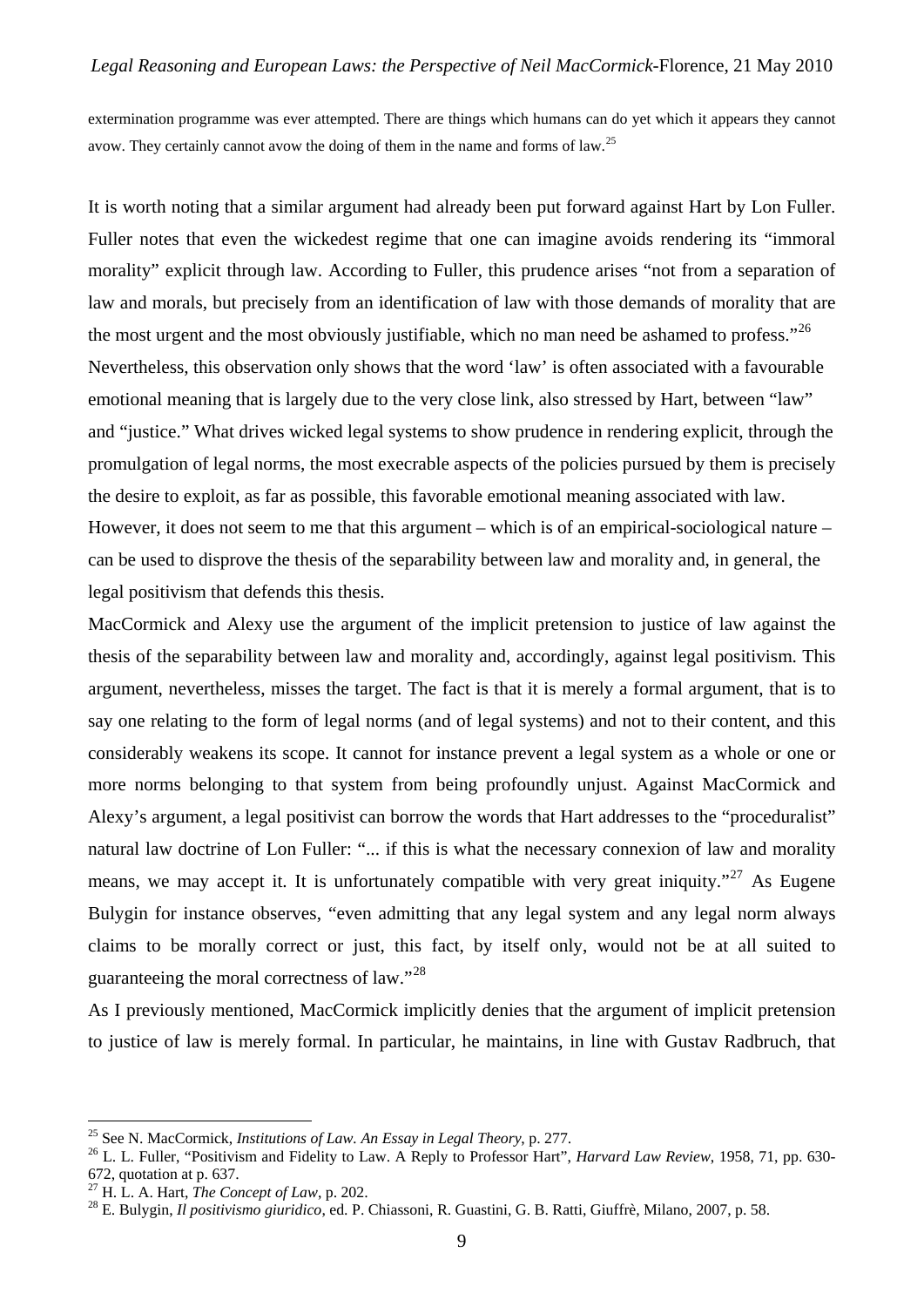"...there is some moral minimum without which purported law becomes un-law, 'no longer legal but rather a corruption of law'."<sup>[29](#page-9-0)</sup>

Against this thesis it is possible briefly to express two doubts.

The first is that, unless one accepts a strong meta-ethical objectivist conception, reasonable disagreements on the moral minimum content of law are admissible. In other words, when does a norm "...absolutely violate any reasonable conception of justice?"<sup>[30](#page-9-1)</sup> This point will be dealt with more at length in the next section on the subject of the one right answer thesis.

The second doubt forces one to wonder what the consequences are of denying the qualification as law of profoundly unjust norms. MacCormick maintains that in these cases, "... the duty of a decent human being is to evade, disobey, even to resist to the extent that this is feasible."<sup>[31](#page-9-2)</sup> I believe that Hart would fully subscribe to these words.

As Michael Hartney very effectively explains:

Legal positivism is *simply a theory about what counts as law and nothing else*: Only rules with social sources count as legal rules. It is not a linguistic theory, a moral theory or a theory about judges' moral duties. Some theorists may be legal positivists because they are moral skeptics or utilitarians or political authoritarians or because they believe all laws are commands, but none of these theories are part of legal positivism.<sup>[32](#page-9-3)</sup>

Further, the decision of legal positivism to distinguish clearly between the existence of law and its compulsoriness strengthens the awareness of each individual that he or she can always choose the moral option of not obeying the law. As Hart once again notices, a vigilant and critical attitude towards law is "...more likely to be kept alive among those who are accustomed to think that rules of law may be iniquitous, than among those who think that nothing iniquitous can anywhere have the status of law."[33](#page-9-4)

## **4.** *Legal Reasoning and Legal Theory* **revised II: the "one right answer thesis"**

As I said in the second section, MacCormick's original theory of legal reasoning is meant to be somewhere between ultra-rationalism and voluntarism. This theory of legal reasoning is

<span id="page-9-0"></span><sup>29</sup> N. MacCormick, *Institutions of Law. An Essay in Legal Theory*, p. 277. A critical reconstruction of this statement by MacCormick can also be found è anche in J. Dickson, "Is Bad law Still Law? Is Bad Law Really Law?", in M. Del Mar

<span id="page-9-1"></span>

<span id="page-9-3"></span><span id="page-9-2"></span>

<sup>&</sup>amp; Z. Bankowski (ed.), *Law as Institutional Normative Order*, pp. 161-183.<br><sup>30</sup> N. MacCormick, *Institutions of Law. An Essay in Legal Theory*, p. 278.<br><sup>31</sup> N. MacCormick, *Institutions of Law. An Essay in Legal Theory*, p italics added.

<span id="page-9-4"></span><sup>&</sup>lt;sup>33</sup> H. L. A. Hart, *The Concept of Law*, p. 210. My attention was drawn to this passage by J. Dickson, "Is Bad law Still Law? Is Bad Law Really Law?", p. 164.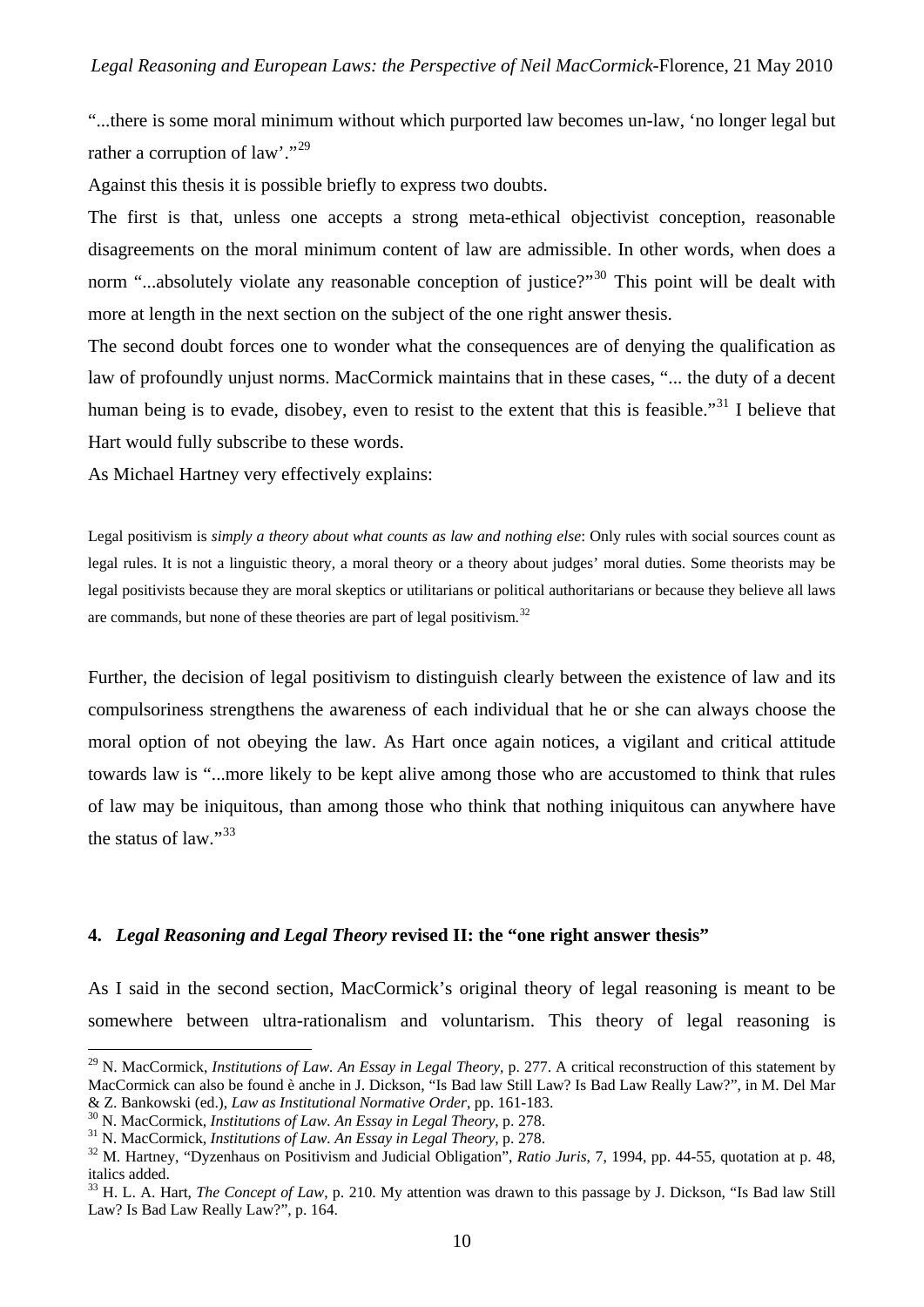complementary to the theory of legal interpretation defended by Hart, which in turn is meant as an intermediate way between interpretative formalism and anti-formalism. Some easy cases exist for which it is relatively simple to identify the correct solution through deductive logical reasoning (which MacCormick calls first level justification); in hard cases, instead, the interpreter's discretion cannot be entirely eliminated and legal reasoning makes it possible to exclude some solutions as clearly wrong but not to identify a single correct solution. In legal reasoning and in practical reasoning in general there exists an ineliminable space for practical disagreement. Further, distinguishing himself from Hart, MacCormick correctly observes that the distinction between easy cases and hard cases is not a clear-cut distinction, and this increases the interpreter's discretion. The distinction between easy cases and hard cases is not the presupposition but the result of interpretative activity; this means that the decision to treat a case as easy or hard is in turn an interpretative choice. $34$ 

In *Rhetoric and the Rule of Law*, MacCormick abandons this intermediate position and moves closer to the ultra-rationalism defended by Dworkin and Alexy. In short, MacCormick maintains that legal reasoning is a particular type of practical reasoning (a thesis already upheld in *LR & LT*) and adds that "... all practical reasoning works on the presuppositions that there may be some matters upon which opinion can be right and wrong. It proceeds under a pretension of correctness, an implicit claim to being correct, not just to being boldly or confidently asserted."<sup>[35](#page-10-1)</sup>

This affirmation, which is closely connected to the thesis of the implicit pretension to justice of law, clearly marks MacCormick's turn from legal positivism to non-positivism or post-positivism. He now opposes two general models of interpretation in the legal sphere: the declaratory model and the decisionist model.

The former model (accepted by Dworkin, Alexy and MacCormick himself) maintains that in principle for every judicial case one right answer exists that does not coincide with the definitive answer. It hardly needs to be said that MacCormick's thesis is by no means a naïve one; indeed, he does not defend the thesis of the one right answer "...because there is in existence some item of law that can be 'read off' [...] but because appropriate arguments applied to the established body of law can persuasively establish one conclusion on the given problem as more acceptable than any other."[36](#page-10-2) Hence the only correct answer is a sort of regulatory ideal that governs rational practical

<span id="page-10-0"></span><sup>&</sup>lt;sup>34</sup> MacCormick observes: "There is a spectrum which ranger from the obviously simple to the highly contestable, and across that spectrum it could never be judged more than vaguely at what point some doubt as to 'relevancy' or 'interpretation' or 'classification' could be raised so as to clear the way for exploiting consequentialist arguments and arguments of principle or analogy", N. MacCormick, LR & LT, p. 230.<br><sup>35</sup> N. MacCormick, *Rhetoric and the Rule of Law. A Theory of Legal Reasoning*, p. 277.<br><sup>36</sup> N. MacCormick, *Rhetoric and the Rule of Law. A Theory of Le* 

<span id="page-10-1"></span>

<span id="page-10-2"></span>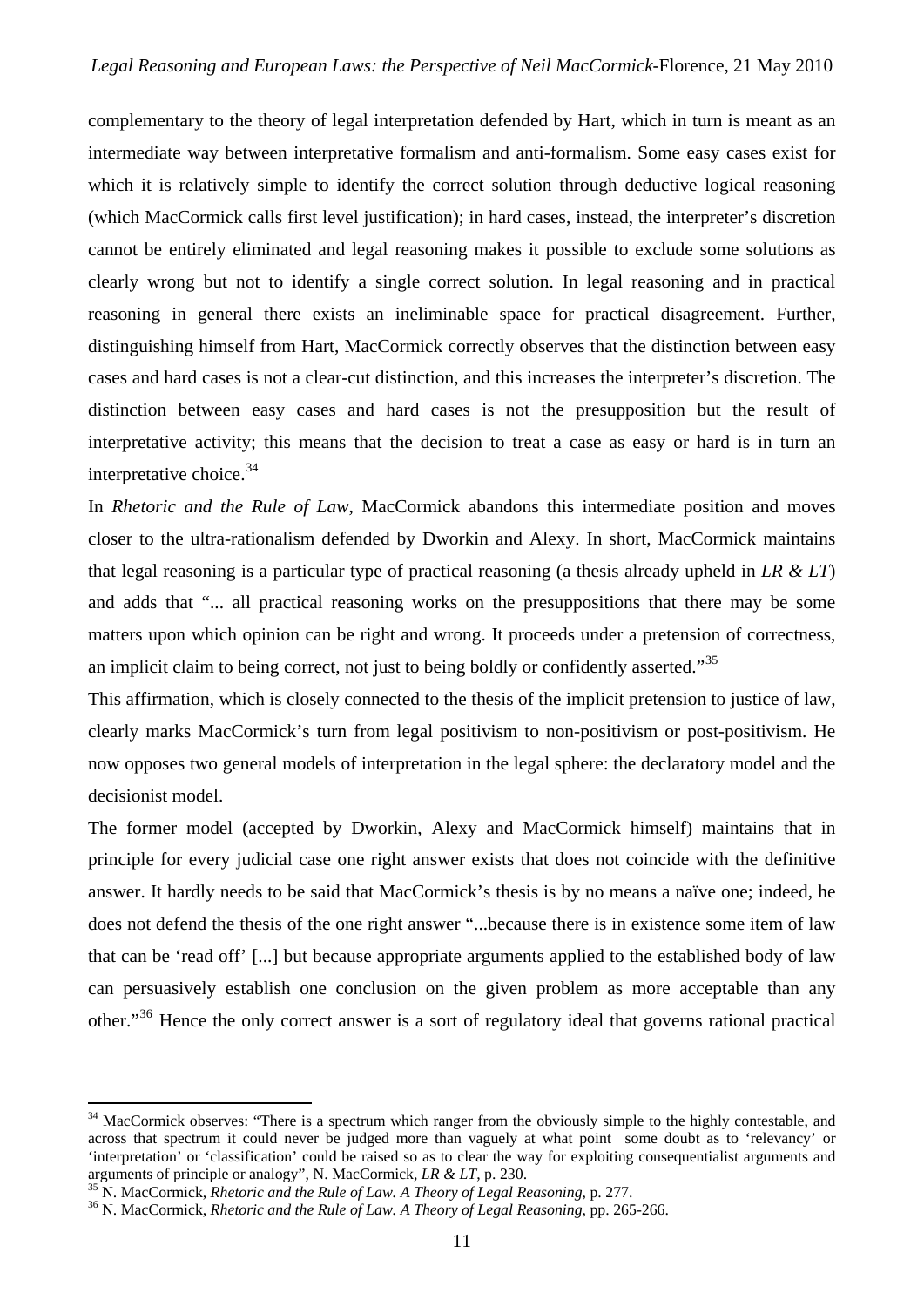discourse.<sup>[37](#page-11-0)</sup> This means that in hard cases too the judges' task is to discover the correct answer. Thus judges can commit errors, but not exercise discretion.

The decisionist model (accepted, among others, by legal realists and by Kelsen in the later phases) maintains, instead, that a decision by a judge is correct because of the simple fact of having been taken and not having been annulled by a higher judge: "judges may decide in an unwise or impolitic way, but they can't actually make mistakes about the law in problem cases, since there is no anterior truth of the matter about which they could be mistaken."<sup>[38](#page-11-1)</sup>

My suggestion is that rejecting the decisionist model does not force one to accept the thesis of the one right answer. I also believe that the thesis of the one right answer (with its anti-positivist implications) is irrelevant and, in many respects, a cause of confusion. In this respect, the opposition between Hart and Dworkin is particularly instructive.

In brief, Dworkin maintains that anyone who rejects the *one right answer thesis* commits the error of believing that a proposition that cannot be proved true cannot be true or, more correctly, cannot be either true or false. According to Dworkin, the non-demonstrability argument – which presupposes acceptance of a rigidly empiricist epistemology and of a theory of truth as correspondence – has to be rejected for a series of reasons that here it is not necessary to go over. Here it is sufficient to stress that MacCormick too follows Dworkin on this point:

Rational legal argument [...] is not demonstrative argument. [...] It does not amount to logical demonstration of the correctness of the result reached in the light of uncontested legal and factual premisses. It is rationally persuasive, rather than rationally demonstrative. Its study is one department of rhetoric.<sup>[39](#page-11-2)</sup>

Let us suppose that Dworkin and MacCormick are right and therefore that for every judicial case there is a correct answer even if it is not possible to show conclusively which one it is. At this point, one has to ask oneself: what is the practical relevance, for a theory of legal reasoning, of postulating the existence of one correct solution and, at the same time, denying that conclusive criteria exist for identifying it? I believe none.

In this sense I believe that the perspective of legal positivism (and MacCormick's in *LR & LT*) is more convincing and also sufficiently distant from decisionism. As Hart puts it:

[In hard cases] judges may…make a choice which is neither arbitrary nor mechanical; and here often display characteristic judicial virtues, the special appropriateness of which to legal decision explains why some feel reluctant to call such judicial activity 'legislative'. These virtues are: impartiality and neutrality in surveying the alternatives;

<span id="page-11-1"></span><span id="page-11-0"></span><sup>37</sup> See M. Atienza, "In merito all'unica risposta corretta", *Ragion Pratica*, 34, forthcoming. 38 N. MacCormick, *Rhetoric and the Rule of Law. A Theory of Legal Reasoning*, p. 266.

<span id="page-11-2"></span><sup>39</sup> N. MacCormick, *Rhetoric and the Rule of Law. A Theory of Legal Reasoning*, pp. 279-280.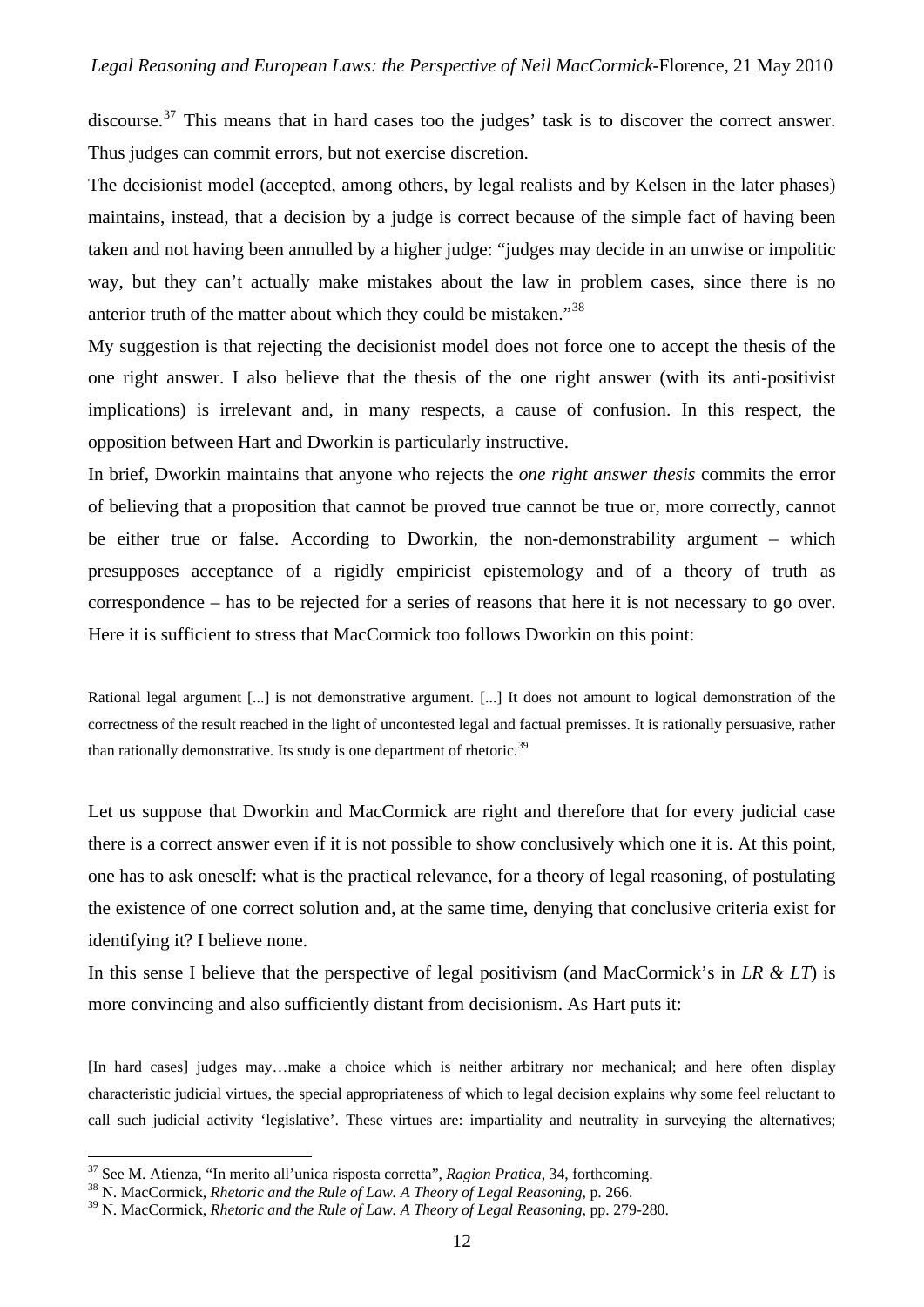consideration for the interest of all who will be affected; and a concern to deploy some acceptable general principle as a reasoned basis for decision. No doubt because a plurality of such principles is always possible it cannot be *demonstrated* that a decision is uniquely correct: but it may be made acceptable as a reasoned product of informed impartial choice. In all we have the 'weighing' and 'balancing' characteristics of the effort to do justice between competing interests.[40](#page-12-0)

This perspective, which is contrary to the one right answer thesis, can be clarified and strengthened with some conclusive reflections on ethical objectivism. An objection that is often made to this meta-ethical conception is linked to moral disagreement. The argument is the following: there are no ethical issues on which human beings are not divided in a very clear-cut way, to such an extent as not to be able to overcome the disagreements; this seems to conflict with ethical objectivism, since, if any objective values existed, these would have in some way to be recognizable by human beings. The existence of numerous insuperable moral disagreements therefore goes against a metaethical objectivist and cognitivist perspective.

What is relevant here is not the plausibility of the "moral disagreement" argument. Personally I am convinced that the mere existence of disagreements is not a decisive argument against ethical objectivism: after all, disagreements also exist between natural scientists, and this is not a good reason for doubting the existence of a world that is external to us.

What is interesting is the way in which some objectivists answer this objection. They adopt a perspective that we could call "metaphysical objectivism": the fact that in the world there exist some objective values does not imply that there are criteria making it possible to establish with certainty what these values are and, accordingly, to settle the controversies. This form of objectivism, however, expresses a philosophical thesis which is of slight interest. As Jeremy Waldron observes, "...moral disagreement remains a continuing difficulty for realism, even if it doesn't entail its falsity, so long as the realist fails to establish connections between the idea of objective truth and the existence of procedures for resolving disagreement."[41](#page-12-1)

The problem with the one right answer is exactly the same. If procedures do not exist for establishing which of the possible solutions is the most reasonable, the thesis of the one right answer is irrelevant.

At the beginning of *Rhetoric and the Rule of Law*, MacCormick affirms: "the basic forms of legal argument still appear to me to have been well described in the  $1978$  book."<sup>[42](#page-12-2)</sup> In this paper I have

<span id="page-12-1"></span><span id="page-12-0"></span>

<sup>&</sup>lt;sup>40</sup> H. L. A. HART, *The Concept of Law*, p. 200, italics in the original.<br><sup>41</sup> J. Waldron, "The Irrelevance of Moral Objectivity", in R. P. George (ed.), *Natural Law Theory. Contemporary Essays*, Oxford University Press, Oxford, 1992, pp. 158-187. The quotation is at p. 173.<br><sup>42</sup> N. MacCormick, *Rhetoric and the Rule of Law. A Theory of Legal Reasoning*, p. 1.

<span id="page-12-2"></span>